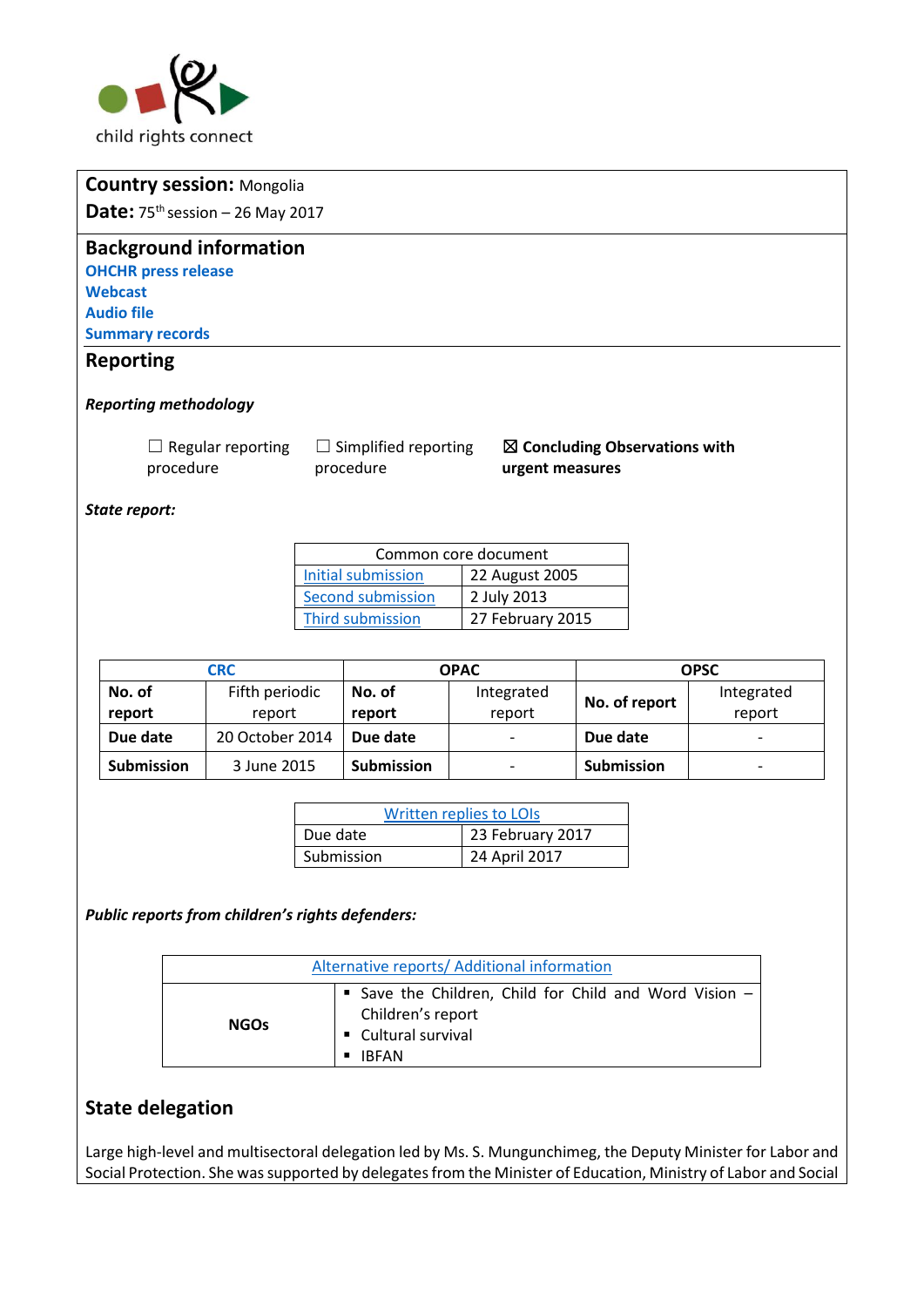

Protection, Ministry of Health, Ministry of Finance, Ministry of Justice, the Family, Child and Youth Development Agency, and the Permanent Mission of Mongolia in Geneva.

List of State delegation representatives on [OHCHR site](http://tbinternet.ohchr.org/Treaties/CRC/Shared%20Documents/MNG/INT_CRC_LOP_MNG_27481_E.pdf) 

### **Committee's Task Force members**

| Name & Last Name | Country |
|------------------|---------|
| Gehad Madi       | Egypt   |
| Kirsten Sandberg | Norway  |

### **Dialogue description:**

#### i. Character of the dialogue

The Committee found the dialogue constructive and cordial. The delegation was open to discuss about political and technical obstacles, as well as opportunities to implement the CRC.

#### ii. General assessment made by the Committee

The Committee welcomed the progress achieved by Mongolia in some areas of children's rights, especially for the ratification of OPIC. Nevertheless, Committee members pointed out that the situation of children without parental care remained an issue of concern.

#### iii. Main issues discussed

- **Economic exploitation, including child labor and child jockeys:** The Committee was seriously concerned about children's engagement in dangerous and hazardous work, especially in agriculture, mining and horseracing. It pointed out that the law prohibiting the engagement of children below 16 in work was derogated, and children continued to be used as child jockeys exposing them to abuse and exploitation by the horses' owners. The delegation replied that child jockey is a traditional sport in Mongolian society, but governmental agencies were carrying out aggressive awareness-raising campaigns to change the population's mindset and some provinces have banned child jockeys. The delegation stated that child labor is caused by the hard-living standards of the population, but acknowledged that stronger protection measures, as well as programs to address school-dropouts for these children were needed.
- **Family environment:** Committee members pointed out the high number of children without parental care in Mongolia, which resulted in many child-headed houses. It asked for protection measures for these children, as well as preventive actions to avoid family separation and children placed in institutions and monasteries. The Committee also asked about the condition for children in alternative care facilities and monasteries, and how these institutions were monitored and regulated. The delegation replied that there is a legal framework regulating alternative and foster care in Mongolia. This framework was implemented and monitored by the Family, Child and Youth Development Agency in all the districts.
- **Business sector:** Committee members expressed their concerns about the negative impact of extractive industries on children's rights and asked the delegation about plans and measures to tackle this issue, including labor inspections. It pointed out the need for investigations, prosecutions and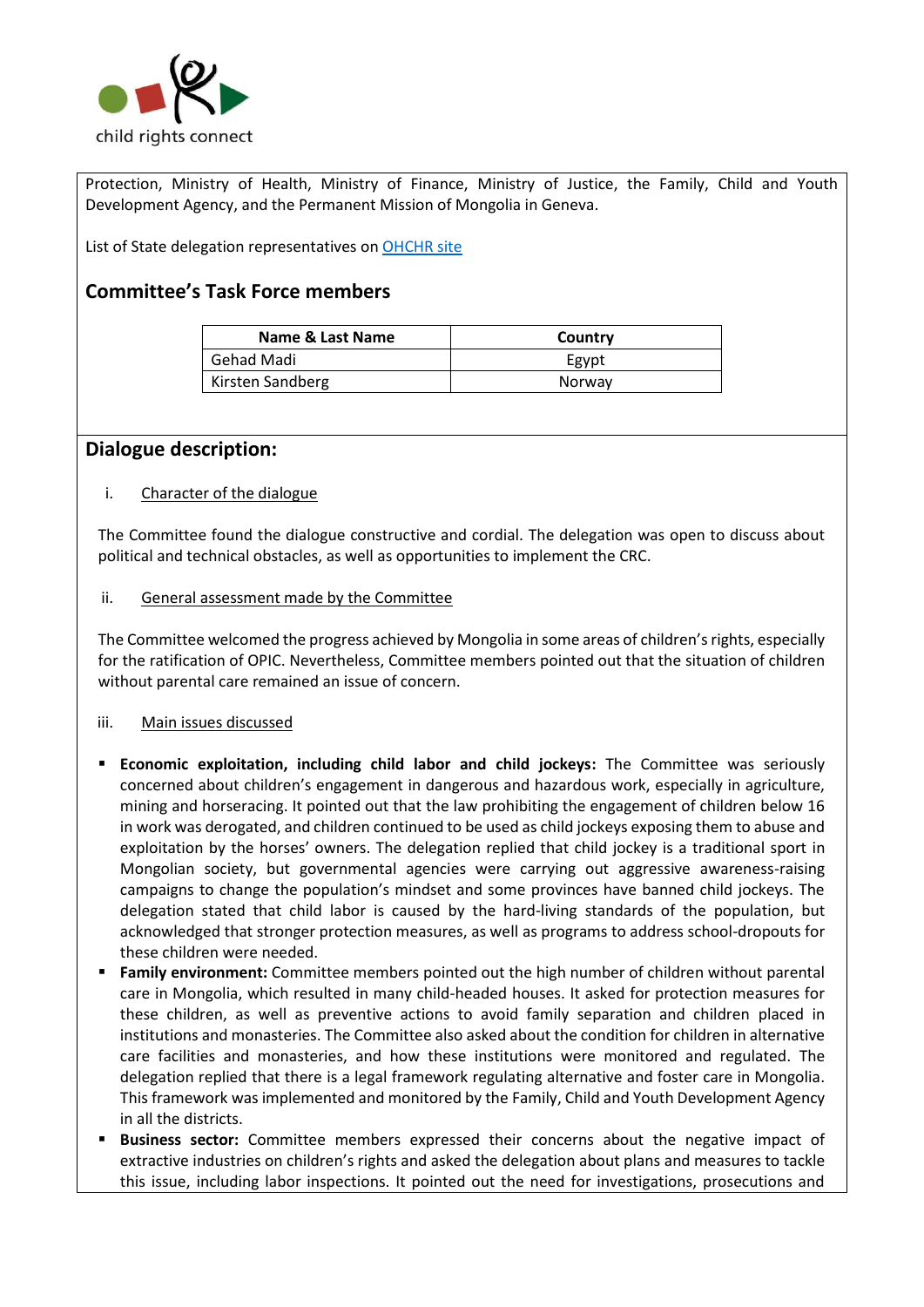

adequate convictions for child rights offenders and asked about compensations and resettlement plans for the communities affected by such industries. The delegation replied that as of now there were not report of child rights violation by extractive industries, and if cases were identified the criminal code would allow prosecutions and convictions for those responsible. Delegates also replied that UNICEF was conducting a study on the impact of mining industries on the migration status of children, and once the findings were published the government would use them to address this issue.

# **Recommendations of the Committee**

In it[s Concluding Observations,](http://tbinternet.ohchr.org/_layouts/treatybodyexternal/Download.aspx?symbolno=CRC%2fC%2fMNG%2fCO%2f5&Lang=en) the Committee drew attention to the need of **urgent measures** concerning the following 6 areas:

- **Allocation of resources:** The Committee reiterated its previous recommendations and urged the State to include a child rights perspective in its budgeting process, ensure specific allocation to children's rights and set up a tracking system to monitor and assess such budget allocations. The State should ensure participatory budgeting, especially with children, and allocate secure funds for children in vulnerable situations. Moreover, it should make sure that budget fluctuations do not affect the enjoyment of children's rights, and more efforts needed to be done to combat corruption by investigating, prosecuting and convicting corruption cases in an adequate manner.
- **Children's rights and the business sector:** The State should ensure that the business sector complies with international human rights law, especially in regards to child rights. It should adopt legislation to regulate the extractive industries and ensure its effective implementation. More efforts are needed to eliminate conflicts of interest of public service officers, and a national plan on business and human rights must be defined as per the UN guiding principles on this topic and the Universal Periodic Review (UPR) commitment made by the State.
- **Non-discrimination:** The Committee urged the State to adopt concrete measures to comply with its national law on prohibition of discrimination, especially against children from low-income families, migrant and under registered children, children from rural areas, children with disabilities, children from minority groups, indigenous children and LGTBI children. It should ensure a complaints mechanism for cases of discrimination, and thorough investigations, prosecutions and convictions for perpetuators. Moreover, awareness-raising campaigns and programs must be carried out with children, parents, teachers, professionals working with/for children and government's officials.
- Family environment: The Committee was concerned about the prevalence of children without parental care who are exposed to various risks of abuse and neglect, and are at risk of not enjoying their rights to education and health. These children are particularly children living in monasteries and dormitories, children in informal care due to the migration of their parents, and child-headed houses because their parents work on extractive mines far from their homes. The State should reinforce economical support for parents enabling them to take care of their children and ensure the protection of children at risk. Complaints mechanisms and child protection systems must be set-up, and awareness-raising on their functioning and procedures must be ensured. Moreover, the State should collect reliable data on child-headed households to design evidence-based programs to address their needs and ensure their rights to education and health.
- **Environmental health:** The Committee referred to its previous recommendations and urged the State to adopt child-specific measures to mitigate the impact of air pollution on children, especially by finding alternatives ways of heating during the winter. Access to clean water and sanitation, and children's protection from polluted air should be declared as national policy priorities, and adequate budget allocations for these matters should be ensured. Moreover, the State should provide technical knowledge at the local level to monitor and regulate air pollution and control its effects on children.